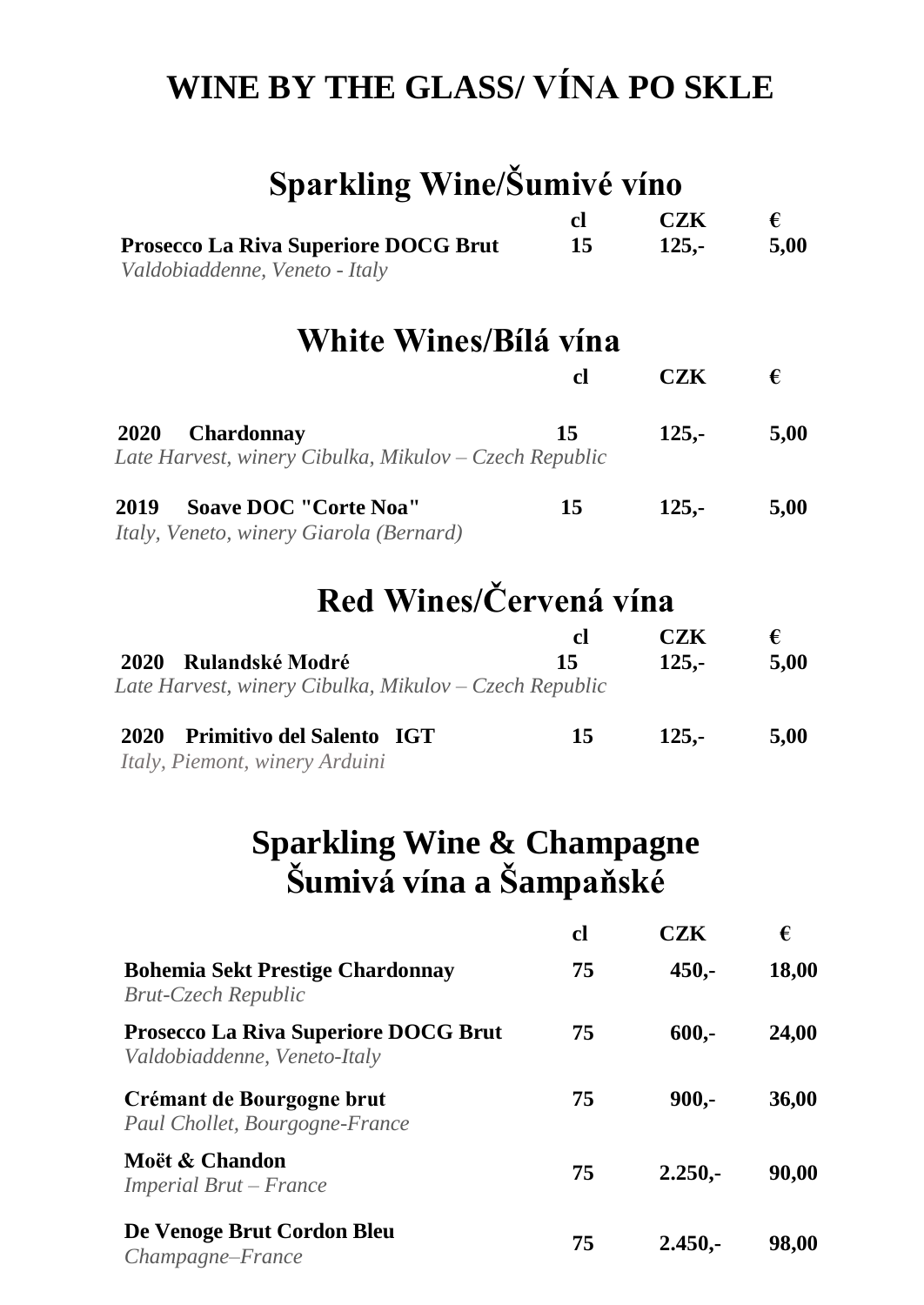## **Bottled Wines Offer/Nabídka vín v láhvi White Wines / Bílá vína**

| 2020<br><b>Chardonnay</b><br>Late Harvest, winery Cibulka, Mikulov – Czech Republic<br>The light color with gold shade. Elegant smell with fruit tones like pears, peaches, red fruits, nuts and almonds.                                                                                                                                                                             | cl<br>75 | <b>CZK</b><br>$625,-$ | €<br>25,00 |
|---------------------------------------------------------------------------------------------------------------------------------------------------------------------------------------------------------------------------------------------------------------------------------------------------------------------------------------------------------------------------------------|----------|-----------------------|------------|
| <b>Soave DOC "Corte Noa"</b><br>2019<br>Italy, Veneto, winery Giarola (Bernard)<br>Wine of light yellow color with greenish reflections, in taste completely dry, with a fine mineral structure. Sugar is not<br>recognizable, yet the wine has a gentle fruity touch.                                                                                                                | 75       | $625 -$               | 25,00      |
| 2015<br><b>Sauvignon Blanc</b><br>Domaine Villebois, Val de Loire – France<br>Wine from carefully selected grapes is elegant in smell and taste. Significant white fruits with dominant flavors of peaches with<br>lghtly acidity.                                                                                                                                                    | 75       | $650 -$               | 26,00      |
| 2015<br><b>Serbal Chardonnay</b><br>Bodega Atamisque, Mendoza - Argentina<br>Golden color with aromas of flowers and green fruits (pears and apples).<br>The taste is refreshing acidity, full body with an elegant long finish                                                                                                                                                       | 75       | $800 -$               | 32,00      |
| <b>Gavi DOCG Piemonte</b><br>2017<br>Michelle Chiarlo, Le Marne, Piemonte – Italy<br>Straw yellow with greenish reflections, ripening in the bottle gives it a honey colour. The Cortese variety has a fine<br>effervescence in its youth which it gradually loses. A cute bouquet with traces of lime blossom, fresh fruit and a hint of the<br>aroma of baked bread. Citrus finish. | 75       | $950,-$               | 38,00      |
| <b>Chateau Martinon blanc</b><br>2017<br>Entre Deux Mers, Bordeaux – France<br>The freshness of Sauvignon together with the fruityness of Sémillon and Muscadelle gives the rich fl avour with hints of black<br>currants, peaches honey melon and grapes.                                                                                                                            | 75       | $700,-$               | 28,00      |
| <b>Chablis AOC</b><br>2017<br>Domaine Louis Moreau, Bourgogne – France<br>Evyity and vivid with wice as don color and floral nose with notes of white fruite. Nice pair with smoked selmon, steamed                                                                                                                                                                                   | 75       | $950 -$               | 38,00      |

*Fruity and vivid wine with nice golden color and floral nose with notes of white fruite. Nice pair with smoked salmon, steamed cod or blinis.*

**Prices quoted in EUR are approximate and indicative only, based on an exchange rate of CZK 25,00 to 1 euro. Prices inclusive of VAT. Service is not included. MARCH 2022. Accountable Manager: Roman Vaně[k roman.vanek@le-hotels.cz/](mailto:roman.vanek@le-hotels.cz) [www.le-hotels.cz](../../../../Tomáš/ROMAN%20GMP/MENU%20GMP/2016/www.le-hotels.cz)**